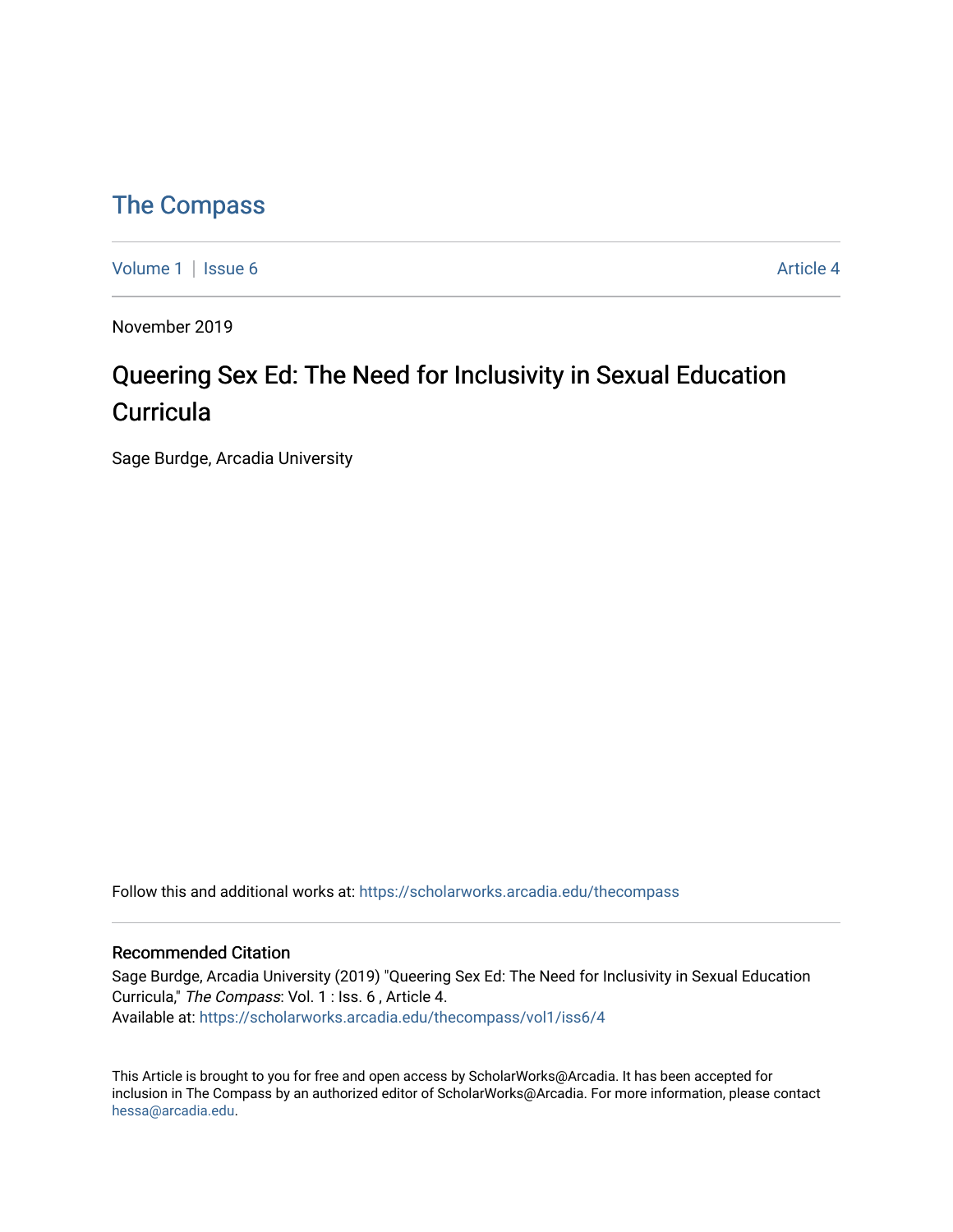# **Queering Sex Ed: The Need for Inclusivity in Sexual Education Curricula**

**By: Sage Burdge,** *Arcadia University*

#### **Introduction**

From its beginning, sexual education in the United States has been widely debated by scholars, educators, parents, and policymakers. Almost everyone has an opinion on what the curriculum should include, as well as how and when it should be taught. In earlier days, the population these decisions affected the most, the youth, were not included in this conversation; however, contemporary literature has begun to make up for this shortcoming. Much of the work in this field focused on students' perceptions and thoughts on how sex education programs in their schools serve them. Scholars found the typical models of sex education today omit an often-silenced group: LGBTQ+ youth. This omittance proved to have detrimental effects on the sexual and mental well-being of this population, such as a higher risk of sexually transmitted infections, intimate partner violence, and higher rates of suicide and substance abuse. This review highlights the ways current sex education curricula fail sexual minorities and illustrates how this exclusion perpetuates social inequality of the LGBTQ+ community.

#### **Background**

In this paper, the term LGBTQ+ is synonymous with "sexual minorities" and is defined as any sexual or gender identity that is not heterosexual and cisgender. This includes, but is not limited to, lesbian, gay, bisexual, transgender (nonbinary, genderqueer, or agender), queer/questioning, asexual/aromantic, and intersex. Heterosexual is used when referring to any person who identifies as heterosexual and cisgender. Cisgender is defined as a person whose gender aligns with the sex assigned at birth.

Currently, there are a few different categories of sex education programs generally recognized by experts in this field. The categories referred to in this paper are comprehensive, abstinence-only, inclusive, and exclusive. Comprehensive education refers to programs that instruct students on specific subjects of sexuality and relationships, such as birth control use,

sexually transmitted infections, anatomy, and healthy relationships. Abstinence-only programs advocate exclusively for abstinence until marriage for all students and do not include any instruction on sexual health practices. Inclusive sex education programs include all sexual and gender identities in the content of the program, rather than just heterosexuality. Exclusive programs are the opposite of inclusive, comprised only of content applicable to heterosexual sex.

Combinations of these described characteristics can be present in a single set of sexual education curriculum. For example, a program can include comprehensive sexual health information but still be exclusive of sexual minorities. Any program that excludes sexual minorities can be described as heteronormative. The content of heteronormative programs focuses only on heterosexuality, assumes heterosexuality of all students and the general population, and places it above all other sexualities in terms of acceptability and legitimacy.

#### **Review of the Literature Introduction**

Sexual education programs in schools vary in content and approach, but most of these programs exclude, pathologize, or ignore sexual minorities. The mainstream politics of sex education ignores this issue; most often the argument is between whether or not sex education programs should even include information on sexual health or merely advocate for abstinence until marriage. This diminishes the consequences posed by excluding sexual minorities from sex education. The absence of information relevant to sexual minorities in sex education programs can result in negative consequences, such as discrimination and higher incidences of unsafe sexual practices. LGBTQ+ youth may also feel alienated from their peers because of the exclusion of their identities from the curriculum. Sex education that is inclusive of all identities is necessary to improve school climate and prepare sexual minorities to practice safe sex. Scholars support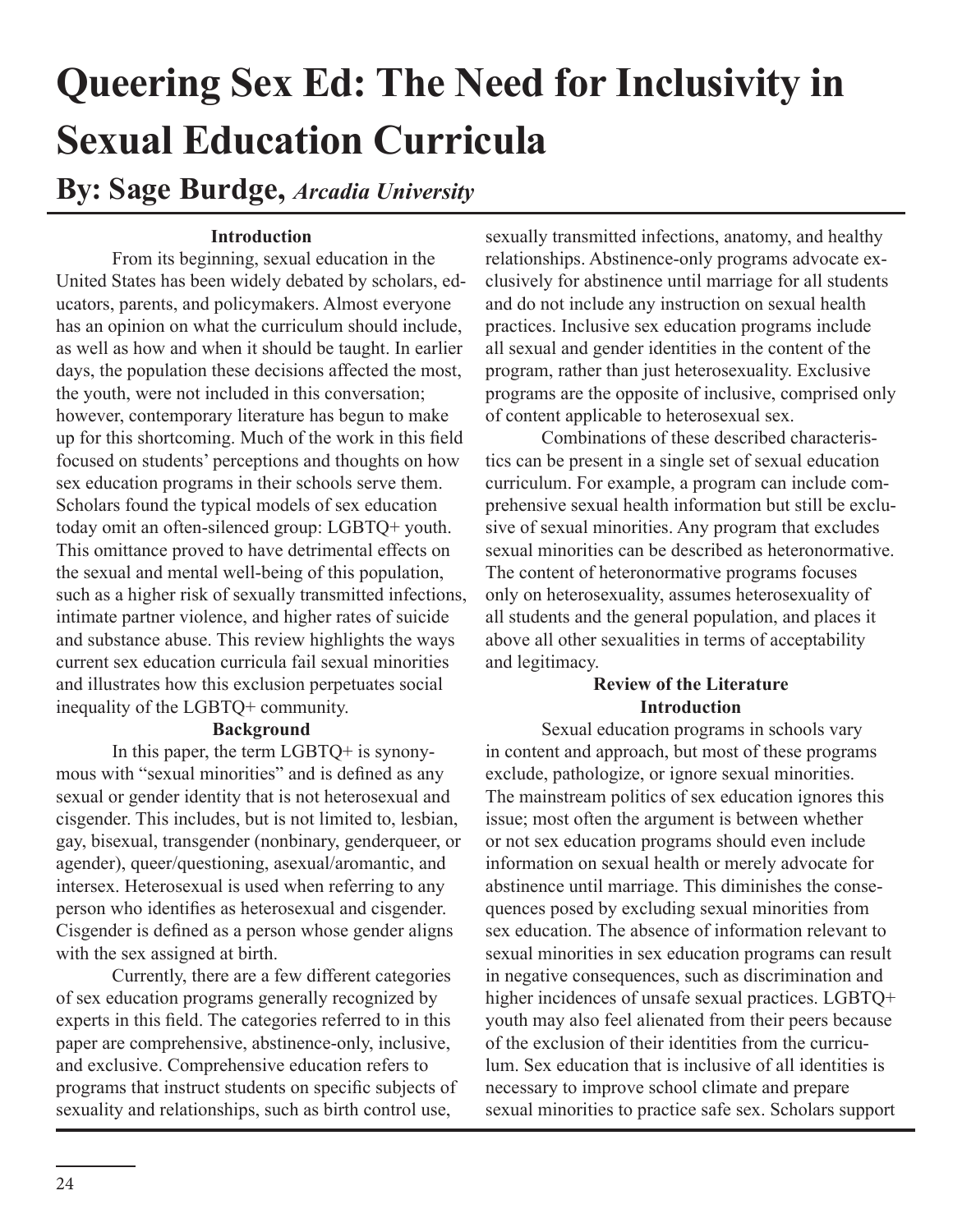this statement but, in order to drive progress, studies on existing programs and comprehensive proposals for improvement are needed.

#### **History of Sex Education in the United States**

Since its inception in the early 20th century, sexual education has been predominantly heteronormative. Initially, sexual reform in education disguised intent to maintain the institution of marriage and instill values of socially acceptable sexuality in youths. This phenomenon grew in popularity quickly in the U.S., with nearly 3,000 schools offering some form of sexuality-related education to students by 1920.<sup>1</sup> Around this time, the federal government became more involved in controlling public sexual health information, initially focusing on reducing the spread of sexually transmitted infections. The federal government continues to exercise control over sexual education to this day.

Sexual education remained intensely conservative until the 1960s, when the birth control pill came on the market and began to garner attention; with this came a push from liberal organizations for reform in sex education. The public demanded more accessible and comprehensive sexual health information to supplement the growing awareness of both government controlled information and sexuality in American society. In the 1980s, with the threat of AIDS looming, the federal government began to fund strict abstinence-only sex education programs, built mostly on misinformation that instilled fear and shame. Contemporarily, the federal government continues to fund abstinence-only programs. However, many states have begun to turn away from abstinence-only education, shifting to comprehensive based programs. In recent years, the mainstream argument over best practices in sex education exists between abstinence-only and comprehensive programs. This debate ignores the lack of inclusivity for marginalized identities within sex education.

#### **Heteronormativity and Exclusion in Contemporary Sex Education**

ly programs is the prevention of unplanned teenage pregnancy. This is a significant representation of the heteronormativity and exclusion in sexual education simply because of its disregard for students in samesex relationships who do not need pregnancy prevention. However, many of the comprehensive curricula also lack information for sexual minorities.Typical comprehensive programs, much like abstinence-only programs, focus on heterosexual relations and pregnancy prevention. The comprehensive programs that include LGBTQ+ information often attach a negative social stigma to non-heterosexuality. One of the most well-known instances of this are programs that only include homosexuality in instruction on HIV/AIDS.<sup>2</sup>

Several authors have broken down sexual education curricula into a spectrum ranging from inclusive to exclusive. Many programs on the exclusive side actively silence, ignore, and pathologize any behaviors existing outside of heterosexuality.<sup>3</sup> Pathologizing minority sexualities is even more harmful than complete ignorance because this implies sexual minorities are a lesser alternative to heterosexuality. These programs LGBTQ+ content is inherently dangerous. Most sexual education not only is exclusive of LGBTQ+ youth, but also covertly promotes a certain brand of heterosexuality that excludes anyone outside of the white, middle-class image.<sup>4</sup> Scholars refer to this phenomenon as the "hidden curriculum" within sex education. Additionally, sexual curricula often only recognize vaginal intercourse as sex, which excludes other forms of sexual expression and behaviors. This limits LGBTQ+ individuals, while leaving heterosexual students with only a partial understanding of sexual practices and behaviors.

Despite being focused on the inclusion of all sexual minorities, most scholarly work on inclusive sex education seems to omit any mention of intersex, asexuality, and gender identities outside of the binary. These identities are crucial in creating an inclusive sexual education curriculum that genuinely includes all students. There is a need for further research to fill this gap and address these identities.

One of the cornerstones of abstinence-on-

<sup>1</sup> Jonathan Zimmerman, *Too Hot to Handle: A Global History of Sex Education* (Princeton: Princeton University Press, 2015).

<sup>2</sup> Robert McGarry, "Build a Curriculum That Includes Everyone," *Phi Delta Kappan* 94, no. 5 (2013): 27-31; Kris L. Gowen and Nichole Winges-Yanez, "Lesbian, Gay, Bisexual, Transgender, Queer, and Questioning Youths' Perspectives of Inclusive School-Based Sexuality Education," *Journal of Sex Research* 51, no. 7 (2014): 788-800.

<sup>3</sup> McGarry, "Build a Curriculum," 27-31; Gowen and Winges-Yanez, "Youths' Perspectives," 788-800.

<sup>4</sup> Tanya McNeill, "Sex Education and the Promotion of Heteronormativity," *Sexualities*, 16, no. 7 (2013): 826-846.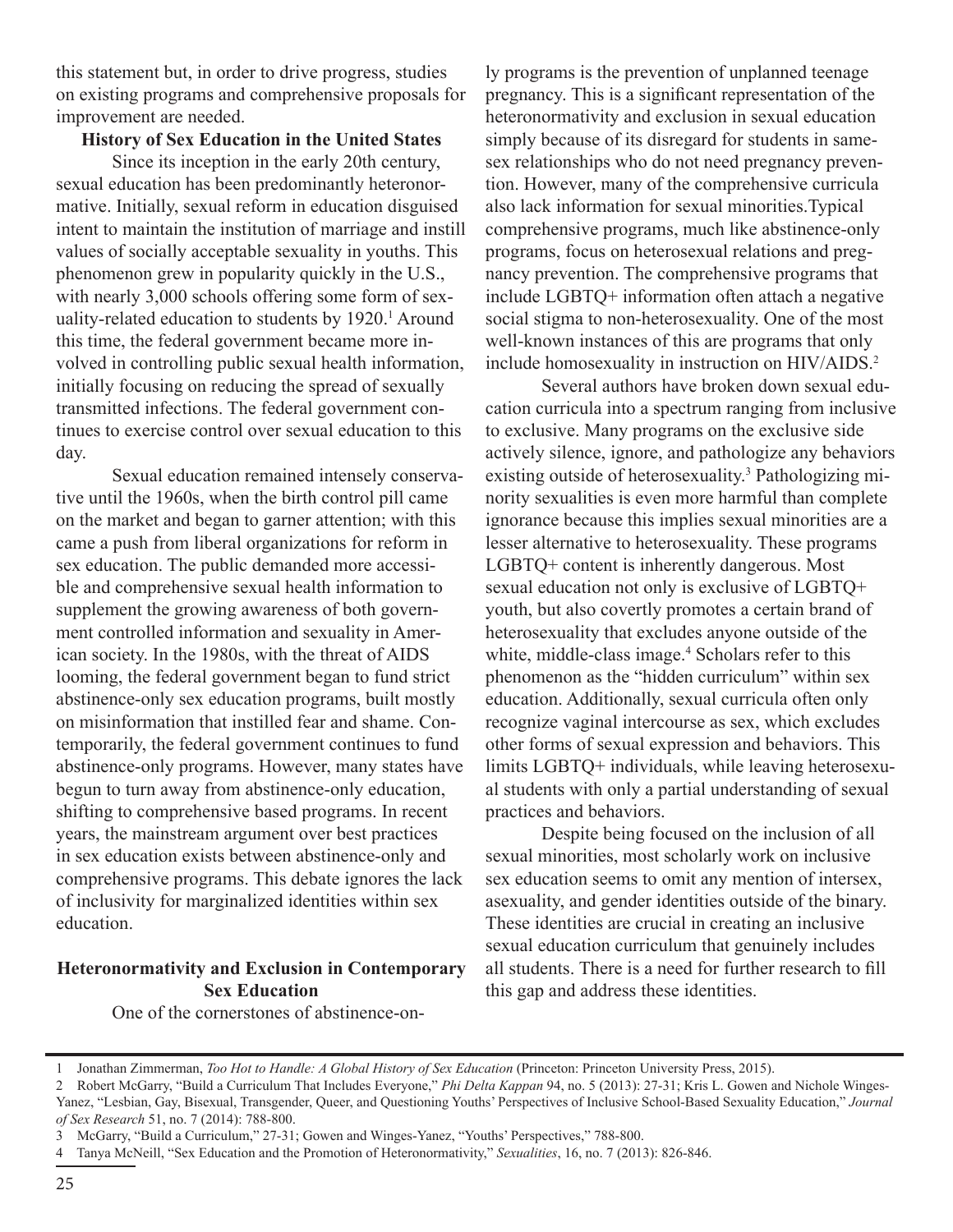#### **Implications for Exclusive Education and the Need for Inclusivity**

The push for inclusivity in sex education is not just for the sake of doing so. Many studies have shown that LGBTQ+ youth face great hardship because of their identities.<sup>5</sup> LGBTQ+ youth experience higher rates of suicide and mental illness that are often the result of experiencing homophobia.<sup>6</sup> They also have been shown to engage in risky sexual behaviors and to use drugs and alcohol more frequently in comparison to heterosexual youth.7 A study conducted by the Gay, Lesbian, and Straight Education Network (GLSEN) shows that hostile school climates can harm students' grades, attendance, and other extracurricular or academic achievements.<sup>8</sup> It can also negatively affect students' mental well-being and self-esteem.<sup>9</sup> It is undeniably essential for all students to feel safe and welcome in their schools. The introduction of inclusive education can lessen the struggles of sexual minorities and the discrimination they face by reducing the stigma surrounding them and improving the climate for LGBTQ+ youth in schools. This inclusivity can lead to better school experiences for sexual minorities in which they can reach their full potential and have opportunities equal to their peers.

Implementing inclusive education would improve school climate concerning the treatment of LGBTQ+ students. Inclusive sex education has also been shown to lead to healthier relationships, to significantly increase students' knowledge of sexual health, and more importantly, to increase the likelihood of application of this knowledge.<sup>10</sup> The information presented in inclusive sex education can benefit heterosexual, cisgender students and teachers as well. Being more aware of LGBTQ+ topics can lead them to a better understanding of their sexualities and their

relationships with non-heterosexual people in their lives.

#### **Suggestions for Improvement**

Scholarly works on inclusivity in sex education often make suggestions to educators and administrators on how to move towards more inclusive curricula.11 Many go beyond sexual health and relationship content to discuss broadening the curriculum by including themes of social justice and anti-oppressive messages and attitudes. The National School Climate Survey by GLSEN suggests enacting bullying prevention policies and ensuring exposure to LGBTQ+ content areas of academic study outside of sex education in order to make school environments more inclusive for LGBTQ+ youth.12 Administrative support of Gay-Straight Alliances and other LGBTQ+ clubs in schools is another manner in which schools can be more inclusive for sexual minorities. The approaches mentioned above are often motivated by a concern for the "hidden curriculum", or potentially harmful climate toward LGBTQ+ students. The approaches emphasize how providing sex education that includes all identities will work to improve school climate by boosting tolerance and acceptance.

As demonstrated, there is an abundance of suggestions focused on school climate and broader approaches to increase inclusivity. While focusing on school climate is essential, scholars seem to take for granted an administrator's ability to know what information would best benefit minorities when reforming sex education. Despite the push for improving programs and plenty of work describing the positive outcomes of doing so, there is a simultaneous lack of concrete discussion or information on how to accomplish such a task. All of these suggestions from scholars, along with actual LGBTQ+ inclusive sexual

<sup>5</sup> Maxime Charest, Peggy J. Kleinplatz, and Jessie I. Lund, "Sexual health information disparities between heterosexual and LGBTQ+ young adults: Implications for sexual health" The Canadian Journal of Human Sexuality 25, no. 2 (2016): 74-85; John Elia and Mickey Eliason, "Dangerous Omissions: Abstinence-Only-Until-Marriage School-Based Sexuality Education and the Betrayal of LGBTQ Youth," *American Journal of Sexuality Education 5,* no. 1 (2010): 17-35; Joseph Kosciw, et al, "The 2011 National School Climate Survey" (New York: GLSEN, 2012); Carla Schlesinger, Cassandra Davis, and John Kelly, "Substance Use by Same Sex Attracted Young People: Prevalence, perceptions, and homophobia," *Drug and Alcohol Review* 10, nos. 1-2 (2015): 358-365.

<sup>6</sup> Elia, "Dangerous Omissions," 17-35.

<sup>7</sup> Charest, "Implications for sexual health," 74-85; Schlesinger, "Prevalence, perceptions, and homophobia," 17-35.

<sup>8</sup> Kosciw, "School Climate Survey."

<sup>9</sup> Elia, "Dangerous Omissions," 17-35.

<sup>10</sup> Brian Mustanski, et al, "Feasibility, Acceptability, and Initial Efficacy of an Online Sexual Health Promotion Program for LGBT Youth: The Queer Sex Ed Intervention," *Journal of Sex Research 52*, no. 2 (2015): 220-230.

<sup>11</sup> Elia, "Dangerous Omissions," 17-35; Gowen, "Youths' Perspectives," 788-800; Kosciw, "School Climate Survey"; McGarry, "Curriculum," 27- 31.

<sup>12</sup> Kosciw, "School Climate Survey."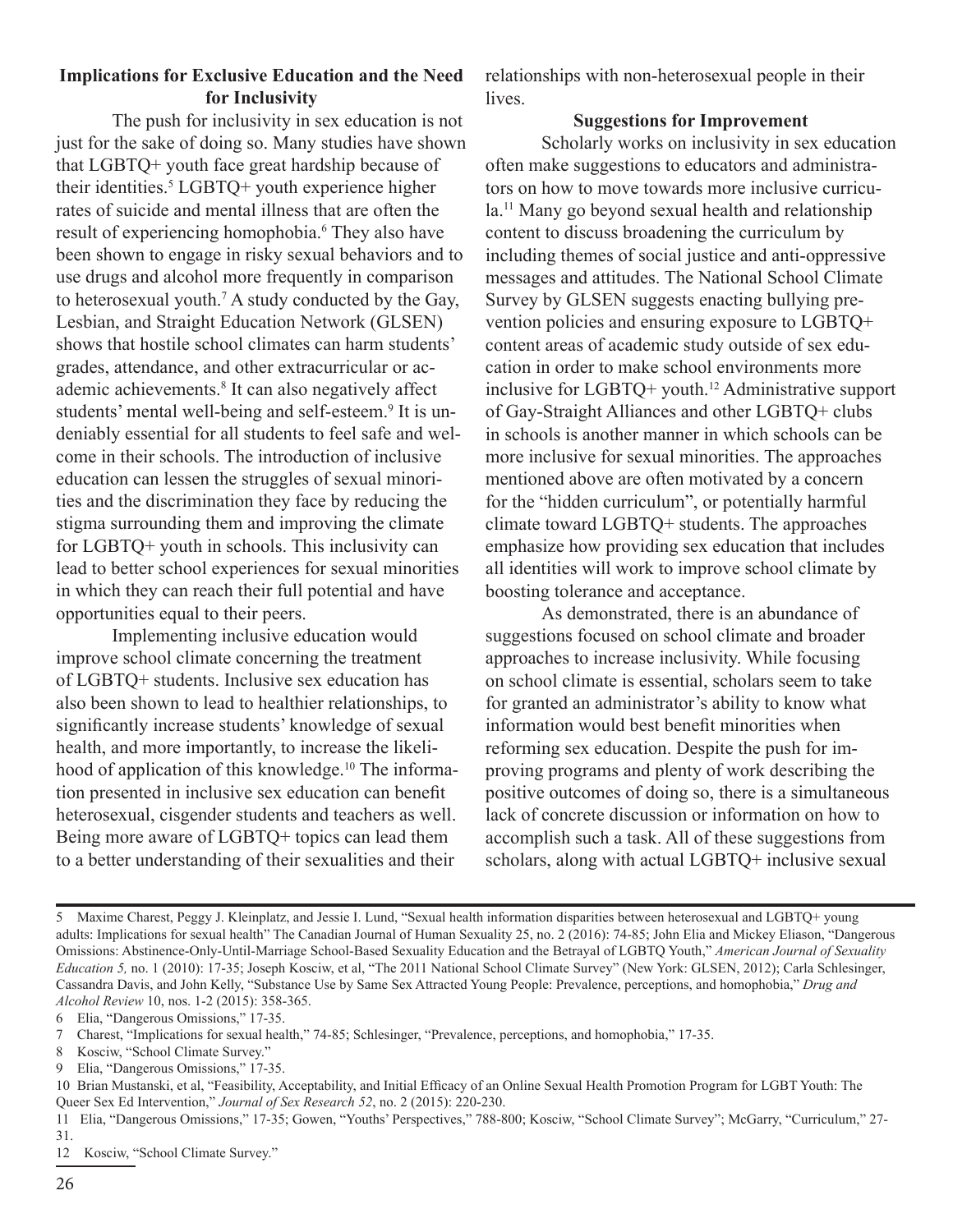health information, must be made into a concrete curriculum that can be used in schools.

Additionally, there is a lack of data on already existing inclusive sex education programs. This suggests there are not many inclusive programs, and the ones that do exist are not being evaluated or discussed in the professional sphere. Mustanski's study investigating the efficacy of an online sex education program for LGBTQ+ youth is one of the only works that studies a specific program and how the participants received aspects of the program.13 This study showed positive user feedback and increased learning from the participants, boding well for much needed future research. Other scholars, like Gowen and Winges-Yanez, have studied how students feel about the programs they have experienced, but these studies include many different programs without going into detail about the sexual health content missing from the programs, further demonstrating the need for future research.<sup>14</sup>

#### **Theoretical Background**

In Bourdieu's social and cultural reproduction theory, he argues that education systems favoring the middle class leave lower class students behind, in turn reproducing their class status.15 This theory is applicable when considering the exclusivity of sex education. Most contemporary programs only cater to cisgender and heterosexual people, leaving sexual minorities out of the curriculum. In line with Bourdieu, one can say heterosexual students, already having the upper hand over sexual minorities coming into adulthood, will continue to be given this advantage through exclusive sex education. The cultural capital (a set of cultural knowledge, skills, and behaviors that act as social assets) both groups hold continues to be reproduced, which means a continued disadvantage for sexual minorities.

Another aspect of Bourdieu's theory can be applied when considering sex education. He argues the kind of education described above socializes students in a way that perpetuates the privilege of the dominant group.16 If schools shape culture, then exclusive education will continue to shape a society in which sexual minorities are excluded and oppressed. Additionally, students on an individual level will internalize these values of exclusion and develop a disposition of discrimination against sexual minorities.

#### **Argument One**

LGBTQ+ inclusive sex education is needed in schools to improve the well-being of sexual minorities. The primary goal of sex education is to provide students with information on sexual health and relationships. Current sex education is failing in this regard for sexual minorities. Therefore, reform must be enacted to have a curriculum that serves all students and gives them the knowledge to be careful and healthy. Inclusive education is needed to ensure this goal so that sexual minorities have the same opportunities as their peers.

As highlighted previously in the literature review, the school climate for sexual minorities is dependent mainly on their inclusion in the curriculum. Studies have shown that most schools in the U.S. have adverse climates toward LGBTQ+ students, which can lead to poor attendance, poor academic performance, and poor mental and physical well-being for these students.<sup>17</sup> An inclusive sex education program would be a step in the right direction towards the improved treatment of sexual minorities from peers and staff for a better school experience.

Inclusive education would also play a significant role in working toward a solution for an issue that many sexual minorities face: acceptance of their own identities. Many sexual minorities struggle at young ages to accept and understand themselves, since most have been socialized in an environment where being LGBTQ+ is wrong or unusual. By introducing sex education that includes information on the LGBTQ+ community early in students' education, the community would be normalized. This normalization would aid minorities in understanding and accepting their own identities sooner and with less distress. It would also lead to more sensitivity and tolerance from heterosexuals, since being exposed to this information would reinforce the normalcy of the LGBTQ+ community. Finally, due to all of these outcomes, inclusive education is a form of activism which works towards

<sup>13</sup> Mustanski, "Feasibility," 220-230.

<sup>14</sup> Gowen, "Youths' Perspectives," 788-800.

<sup>15</sup> Roy Nash, "Bourdieu on Education and Social and Cultural Reproduction," British Journal of Sociology of Education 11, no. 4 (1990): 431-447.

<sup>16</sup> Nash, "Bourdieu," 431-447.

<sup>17</sup> Kosciw,"School Climate Survey."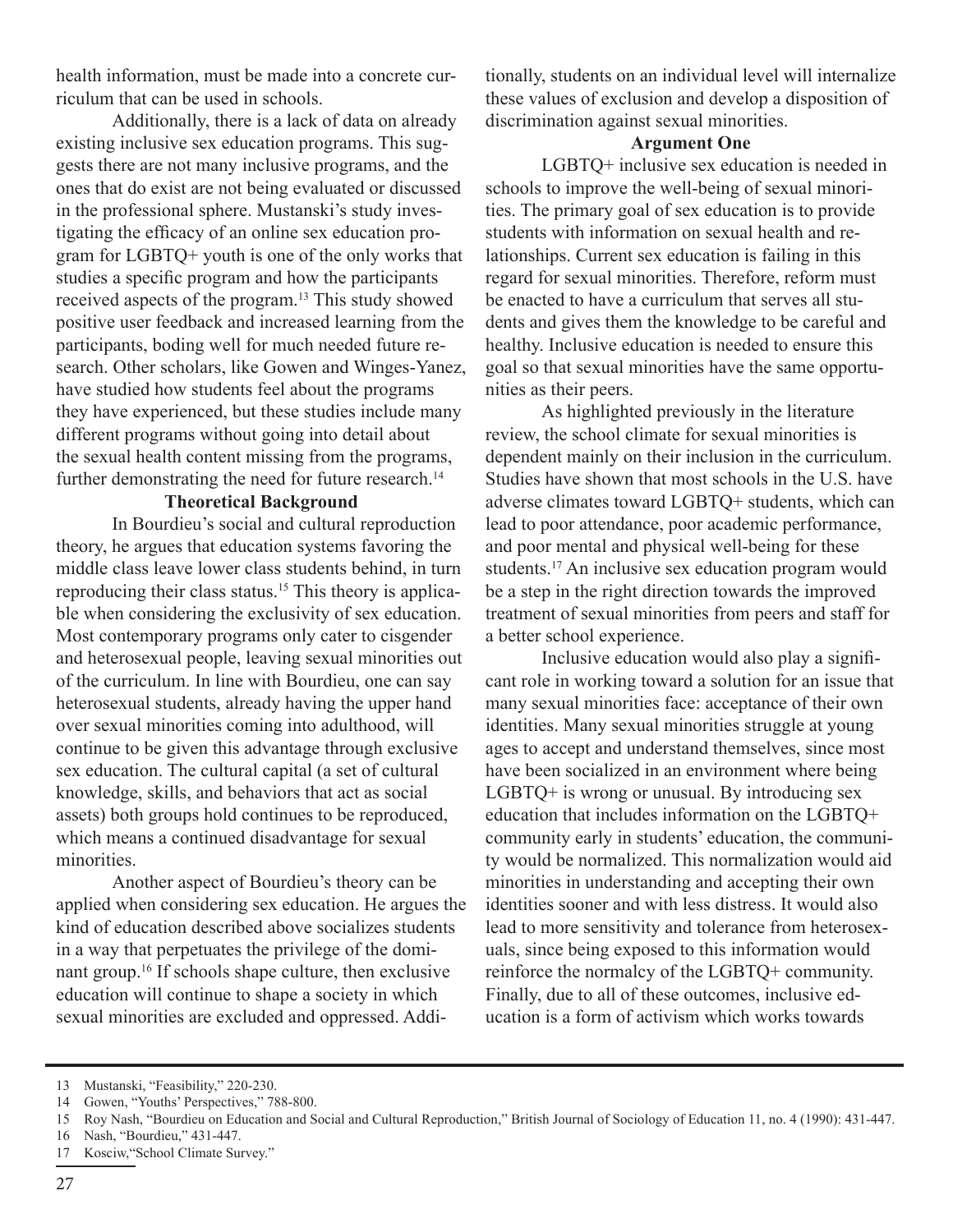equality for the LGBTQ+ community by demanding visibility.

Perhaps the most persuasive part of the argument for inclusive education is that it remains unchallenged by academic professionals. They understand the necessity of positive representation of all gender and sexual identities in curricula. That being said, it is also essential to recognize the opposition that stagnates progress. Parents voice most of the opposition to inclusive education, grounded in religious reasoning or prejudice toward the LGBTQ+ community. It is difficult to argue with people who are unwilling to hear out the opposing side. However, it is crucial when challenging this argument to remember that exclusive education is dangerous for LGBTQ+ youth, and students' safety in schools should be a top concern.<sup>18</sup>

#### **Argument Two**

There is a need for more inclusive, accessible, and specific information regarding the improvement of current sex education programs. Many scholars push for inclusive sex education in schools and make suggestions for ways to work toward this goal, but these suggestions are often vague and do not include specific sexual health information that would be useful to sexual minorities. To effect real change in sex education, it is essential to give administrators and educators the tools to achieve it. The clearer and more accessible the information is, the better the chances are educators will use it to improve the curriculum. Creating accessible curricula or comprehensive plans for improvement to current curricula is the next step for the inclusive education movement.

The current studies in this field are often exclusive of asexual, intersex, and nonbinary identities. It is crucial to include these identities when proposing sexual education reform, as they are often generally underrepresented. Administrators are not always aware of these often-forgotten identities and therefore must be aided during reform so these identities will not continue to be left out.

#### **Conclusion**

With all of the struggles the youth of this age face, schools must do their part in providing an accepting environment that supports inclusive learning and discovery. Most current sex education programs inhibit this process, as they lack the ability to educate

and inform sexual minorities on sexual health and romantic relationships. Therefore, major reform in sex education is needed to achieve this goal and, in turn, foster acceptance and respect for students of all identities in schools. Inclusive programs prove essential for improving the well-being of LGBTQ+ youth and progressing toward social equality for the LGBTQ+ community. Because school is a central part of development and socialization for youth, the introduction of LGBTQ+ topics early into students' lives will normalize the LGBTQ+ community and reduce prejudice from heterosexual peers. It will also help sexual minorities to accept their own identities with greater ease and at an earlier age. While there are pieces of literature in this field of study supporting these objectives, there is a lack of representation of all sexual minorities, specifically in inclusive sex education literature. The strongest parts of current programs and the proposed improvements offered by scholars must be gathered and amalgamated to create a cohesive, comprehensive curriculum. The inclusive education that results will instill in LGBTQ+ youth the notion that they are just as deserving of equal education and opportunities as their heterosexual peers.

<sup>18</sup> Charest, "Implications for sexual health," 74-85; Elia, "Dangerous Omissions," 17-35; Kosciw, "School Climate Survey;" Schlesinger, "Prevalence, perceptions, and homophobia," 17-35.